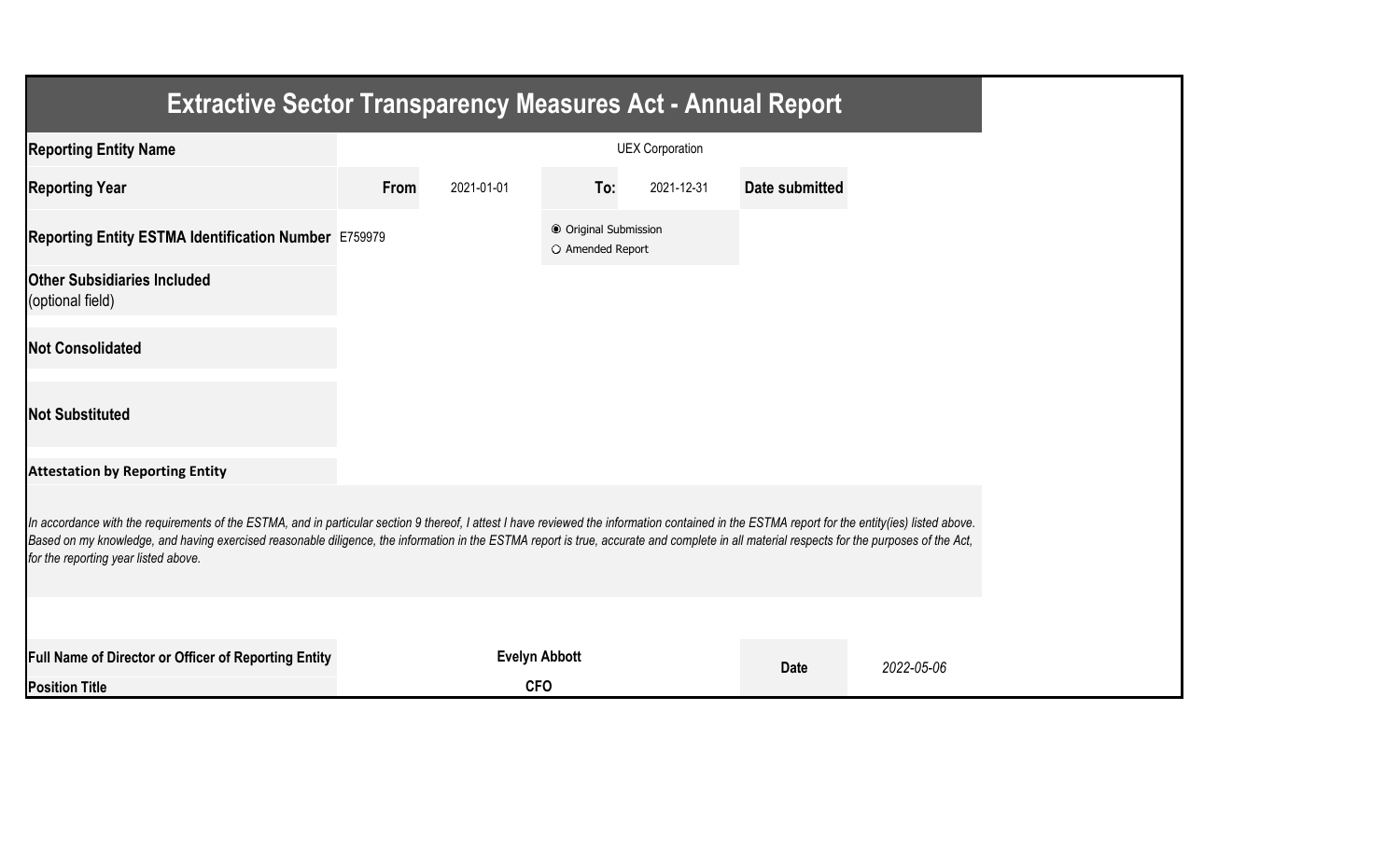| <b>Extractive Sector Transparency Measures Act - Annual Report</b>                                                                                                               |                                             |                                                                                 |                                          |            |      |                                |                |                  |                                               |                                      |                                                                                                                                                          |
|----------------------------------------------------------------------------------------------------------------------------------------------------------------------------------|---------------------------------------------|---------------------------------------------------------------------------------|------------------------------------------|------------|------|--------------------------------|----------------|------------------|-----------------------------------------------|--------------------------------------|----------------------------------------------------------------------------------------------------------------------------------------------------------|
| <b>Reporting Year</b><br><b>Reporting Entity Name</b><br><b>Reporting Entity ESTMA</b><br><b>Identification Number</b><br><b>Subsidiary Reporting Entities (if</b><br>necessary) | From:                                       | 2021-01-01                                                                      | To:<br><b>UEX Corporation</b><br>E759979 | 2021-12-31 |      | Currency of the Report CAD     |                |                  |                                               |                                      |                                                                                                                                                          |
| <b>Payments by Payee</b>                                                                                                                                                         |                                             |                                                                                 |                                          |            |      |                                |                |                  |                                               |                                      |                                                                                                                                                          |
| <b>Country</b>                                                                                                                                                                   | Payee Name <sup>1</sup>                     | Departments, Agency, etc<br>within Payee that Received<br>Payments <sup>2</sup> | <b>Taxes</b>                             | Royalties  | Fees | <b>Production Entitlements</b> | <b>Bonuses</b> | <b>Dividends</b> | Infrastructure<br><b>Improvement Payments</b> | <b>Total Amount paid to</b><br>Payee | Notes <sup>34</sup>                                                                                                                                      |
| Canada                                                                                                                                                                           | City of Saskatoon                           |                                                                                 |                                          |            |      |                                |                |                  |                                               |                                      | Payments to the City of Saskatoon<br>for utilities related to the regional<br>office did not meet the reporting<br>threshold of \$100,000 under the Act. |
| Canada                                                                                                                                                                           | Saskatchewan Ministry of the<br>Environment |                                                                                 |                                          |            |      |                                |                |                  |                                               |                                      | Payments to the SK Ministry of the<br>Environment for permits did not meet<br>the reporting threshold of \$100,000<br>under the Act.                     |
| Canada                                                                                                                                                                           | Receiver General of Canada                  |                                                                                 |                                          |            |      |                                |                |                  |                                               |                                      | Payments to the Government of<br>Canada for Part XII.6 tax did not<br>meet the reporting threshold of<br>\$100,000 under the Act.                        |
|                                                                                                                                                                                  |                                             |                                                                                 |                                          |            |      |                                |                |                  |                                               |                                      |                                                                                                                                                          |